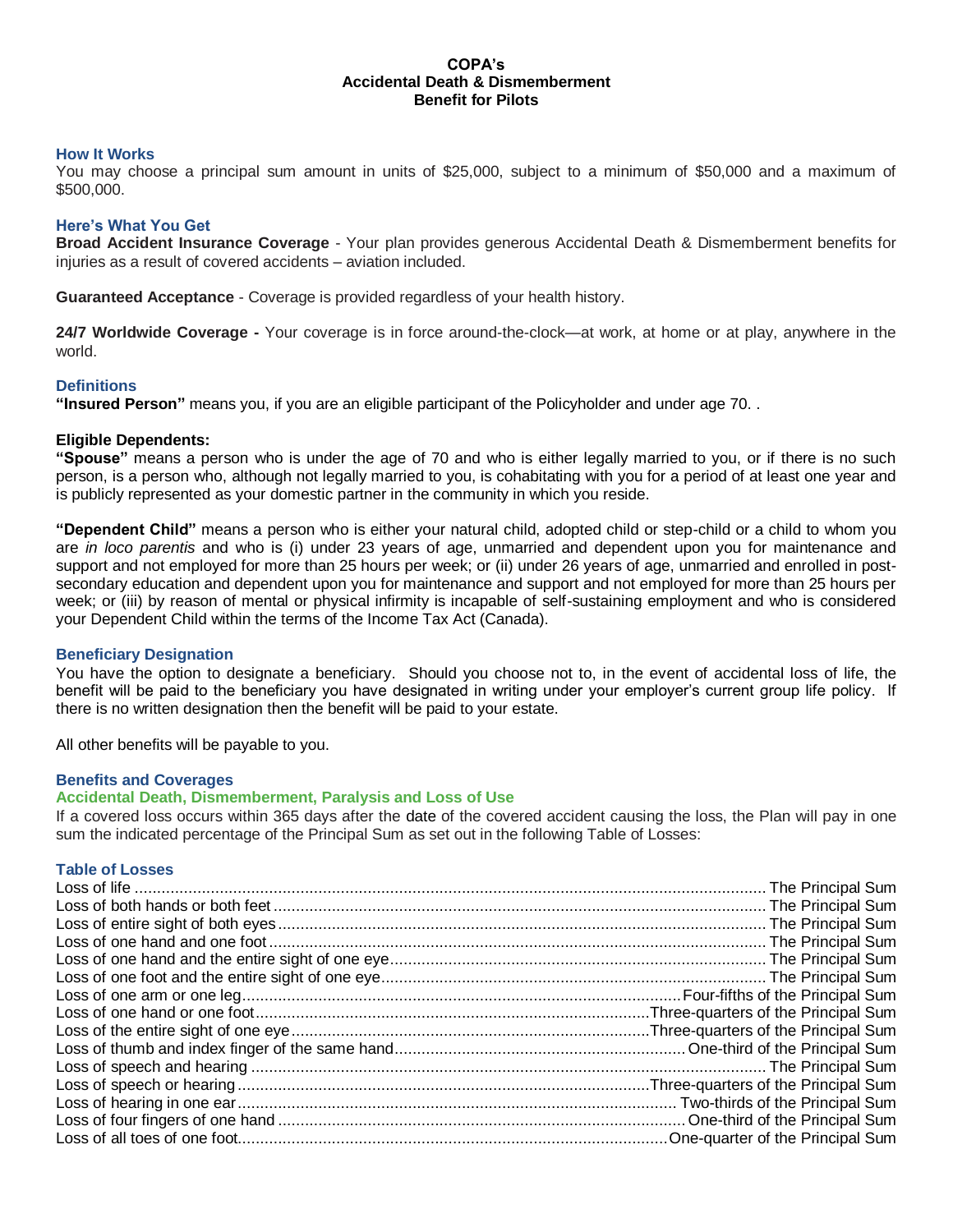| <b>Loss of Use</b> |  |
|--------------------|--|
|                    |  |
|                    |  |
|                    |  |

## **Paralysis**

|  | Two times The Principal Sum up to a maximum of one million dollars |  |
|--|--------------------------------------------------------------------|--|
|  |                                                                    |  |
|  | Two times The Principal Sum up to a maximum of one million dollars |  |
|  |                                                                    |  |
|  | Two times The Principal Sum up to a maximum of one million dollars |  |

If you sustain more than one loss as a result of the same accident, only one amount, the largest, will be paid.

"Loss" when used with reference to "Quadriplegia", "Paraplegia", and "Hemiplegia" means the complete and irreversible paralysis of such limbs; "Hand" or "Foot" means the complete severance through or above the wrist or ankle joint, but below the elbow or knee joint; "Arm" or "Leg" means the complete severance through or above the elbow or knee joint; "Thumb and Index Finger" means the complete severance through or above the first phalange; "Fingers" means the complete severance through or above the first phalange of all Four Fingers of One Hand; "Toes" means the complete severance of both phalanges of all the Toes of One Foot; "The Entire Sight of One Eye" means the total and irrecoverable Loss of Sight such that corrected visual acuity must be 20/200 or less in such eye; "The Entire Sight of Both Eyes" means the total and irrecoverable Loss of Sight in Both Eyes such that corrected visual acuity must be 20/200 or less and the field of vision must be less than 20 degrees in both eyes. A Physician certified in Ophthalmology must clinically confirm the diagnosis in writing; "Hearing in One Ear" means the diagnosis of permanent Loss of Hearing in One Ear, with an auditory threshold of more than 90 decibels. A Physician certified in Otolaryngology must confirm the diagnosis in writing; "Hearing" means the diagnosis of permanent Loss of Hearing in Both Ears, with an auditory threshold of more than 90 decibels in each ear. A Physician certified in Otolaryngology must confirm the diagnosis in writing; "Speech" means complete and irrecoverable Loss of the ability to utter intelligible sounds; and "Loss of Use" means the total and irrecoverable Loss of Use provided the Loss is continuous for 12 consecutive months and such Loss of Use is determined to be permanent. "Loss" when used herein may also include "Loss of Life".

# **Permanent and Total Disability Indemnity**

If you suffer injury causing Permanent and Total Disability, the Company shall pay the Principal Sum less any amounts under the Table of Losses which have been paid or which are payable for the same loss. Permanent and Total Disability means as a result of an injury, you are unable to perform at least two of the Activities of Daily Living described below without assistance from another person for 12 months after the date of the injury, and are then determined to be unable to perform such activities without assistance for the remainder of your life, and a physician certifies that your disability is total, permanent and irreversible.

# **Activities of Daily Living are:**

- 1. Maintaining continence: controlling urination and bowel movements, including the ability to use ostomy supplies or other devices such as catheters;
- 2. Transferring: moving between a bed and a chair, or a bed and a wheelchair;
- 3. Dressing: putting on and taking off all necessary items of clothing;
- 4. Toileting: getting to and from a toilet, getting on and off a toilet, and performing associated personal hygiene;
- 5. Eating: performing all major tasks of getting food into the body; and
- 6. Bathing: washing in either a tub or shower, including the task of getting in or out of the tub or shower.

# **Rehabilitation Benefit**

Reimburses your expenses for occupational training to a maximum of \$15,000 if such expenses are incurred within two years of and as a result of an injury for which you receive a benefit under the Plan.

# **Home Alteration and Vehicle Modification Benefit**

Pays a benefit of up to \$15,000 for modification to your home or vehicle if you suffer an injury for which you receive a benefit under the Plan and require a wheelchair to be ambulatory.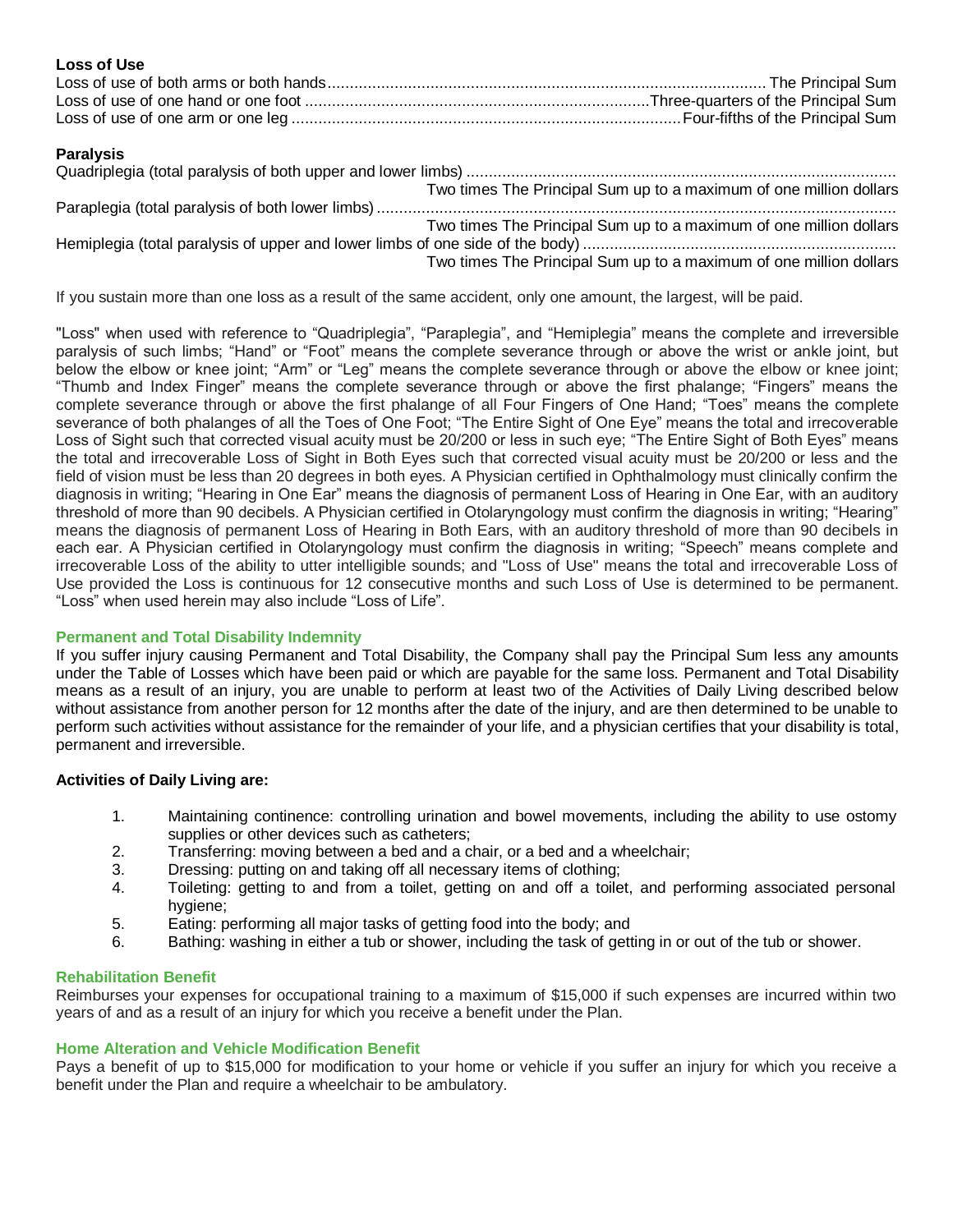#### **In-Hospital Benefit**

Pays a benefit of (i) 1% of the Principal Sum to a maximum of \$2,500 per month for hospital confinements of more than 30 nights, or (ii)  $1/30<sup>th</sup>$  of the amount determined under (i) for hospital confinements of more than 5 but less than 30 nights, if you suffer an injury for which you receive a benefit under the Plan and are confined to hospital as a result of such injury, for a maximum of twelve months.

#### **Family Transportation**

Pays a benefit of up to \$15,000 for the expenses incurred for the transportation of an immediate family member to your hospital if you suffer an injury for which you receive a benefit under the Plan and as a result are confined to a hospital more than 100 kilometres from home.

#### **Repatriation Benefit**

Pays a benefit of up to \$15,000 to cover the expenses to return your body to your city of residence if you suffer a covered accidental death while at least 50 kilometres from home.

#### **Identification Benefit**

Pays a benefit of up to \$5,000 for the transportation of an immediate family member to identify your body if you suffer a covered accidental death at least 150 kilometres from home and a law enforcement agency requests such identification.

#### **Seat Belt Benefit**

Pays an additional benefit of 10% of the Principal Sum to a maximum of \$50,000 if you suffer a covered accidental death while operating or riding as a passenger in a private passenger automobile in which your seat belt was properly fastened.

#### **Day Care Benefit**

Pays an annual benefit of up to 5% of the Principal Sum to a maximum of \$5,000 per year for the day care costs of each Dependent Child under age 13 who is enrolled, or who enrolls within 90 days, in a day care facility if you suffer a covered accidental death. The benefit is payable for up to four consecutive years.

#### **Dependent Child Educational Benefit**

Pays an annual benefit of up to 5% of the Principal Sum to a maximum of \$5,000 per school year for the tuition costs of each Dependent Child who is enrolled in post-secondary education if you suffer a covered accidental death. The benefit is payable for up to four consecutive years.

#### **Spousal Educational Benefit**

Pays a benefit of up to \$15,000 for your Spouse's expenses in enrolling in a professional or trades training program for the purpose of obtaining an independent source of income, if you suffer a covered accidental death and such expenses are incurred within 30 months of your death.

#### **Funeral Expense**

Pays a benefit of up to \$5,000 to reimburse funeral expenses if you suffer a covered accidental death.

#### **Bereavement Benefit**

Pays a benefit of up to \$1,000 if you suffer loss of life in a covered accident and your eligible dependents require counseling within one year of the accident.

#### **Policy Exclusions**

The Plan will not cover any losses caused in whole or in part by, or resulting in whole or in part from, the following:

- (a) suicide or any attempt thereat by you while sane;
- (b) self inflicted injury or any attempt thereat by you while sane or insane;
- (c) declared or undeclared war or any act thereof;
- (d) sickness, disease, or bodily infirmity whether the loss or claim results directly or indirectly from any of these;
- (e) mental incapacity whether the Loss or claim results directly or indirectly from any mental incapacity;
- (f) injury sustained while you are undergoing the medical or surgical treatment of sickness, disease, or bodily or mental infirmity;
- (g) stroke or cerebrovascular accident or event; cardiovascular accident or event; myocardial infarction or heart attack; coronary thrombosis; aneurysm;
- (h) travel or flight in or on (including getting in or out of, or on or off of) any vehicle used for aerial navigation, if you are: